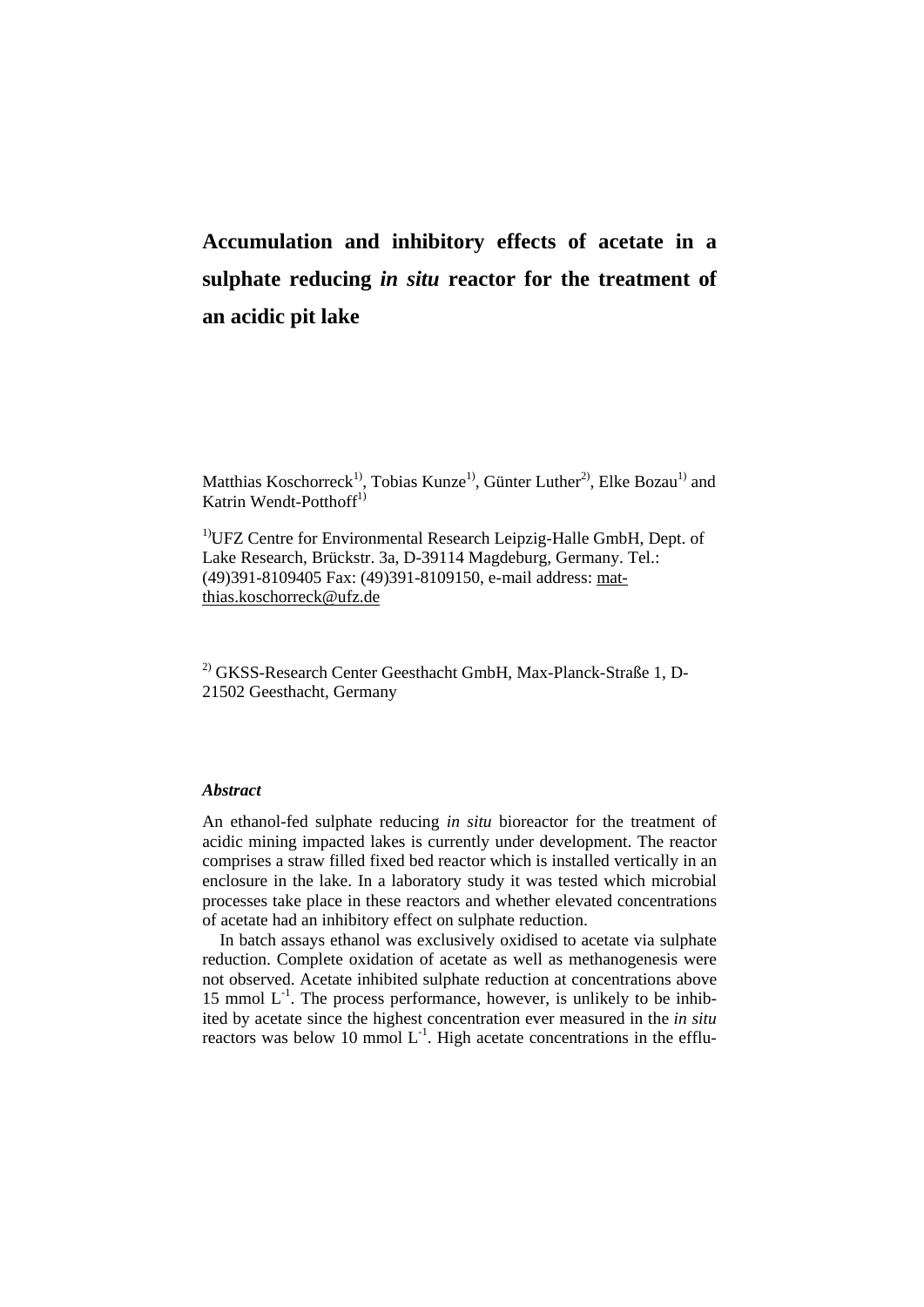ent, however, are not acceptable both from an economically and environmental point of view.

# **1 Introduction**

Lakes affected by acid mine drainage are a major environmental problem in many mining areas [11]. Such lakes are characterized by a low pH (usually between two and three) and high concentrations of iron and sulphate. There is currently no method available for the successful treatment of existing acidic pit lakes.

Strategies for the treatment of acid mine drainage include passive techniques like constructed wetlands, anoxic limestone drains or reactive barriers [10], [28] or "active" reactor systems. Sulphate reducing bioreactors are a promising method for the treatment of acid mine drainage [15], [20], [21]. The use of sulphate reducing bacteria (SRB) has the advantage that acidity, sulphate and iron are removed from the water in one process. Existing studies concentrate on laboratory or ex-situ systems. Fixed bed reactors [7], [8], fluidized bed reactors [16] and upflow anaerobic sludge blanket (UASB) reactors [29] were tested. Electron donors used include ethanol, [16], [17], [27] methanol [31], [12], lactate [7], [16],  $H_2/CO_2$  [8] or complex organic substrates [2], [6], [14]. There are contradictory results regarding the utilisation of acetate in sulphate reducing bioreactors. In some cases acetate was successfully used [4], [5], [29], in other cases acetate was not used by SRB [18], [27], or acetate utilisation was the rate limiting step of organic matter degradation [17], [22], [35]. It is well known that acetate oxidising SRB are more difficult to grow than uncomplete oxidising SRB and that they are more sensitive to culture conditions [34].

We are currently developing an *in situ* reactor system for the treatment of acidic mining lakes [19], [23]. The system comprises an ethanol-fed fixed bed reactor which is swimming in an enclosure in the lake. Bottom water is pumped through the reactor, and ethanol is continuously fed as substrate for the microbial processes. First results with a pilot system showed that it was possible to run the sulphate reducing process under field conditions.

There are, however, a number of unresolved problems. During the start up phase vigorous gas production caused buoyancy problems. It is not clear whether methanogenesis contributes to ethanol consumption and gas development. During the degradation of ethanol high amounts of acetate and H2S accumulated in the system. Acetate is a potential inhibitor of microbial sulphate reduction [1], [13]. At low pH it acts as an uncoupler of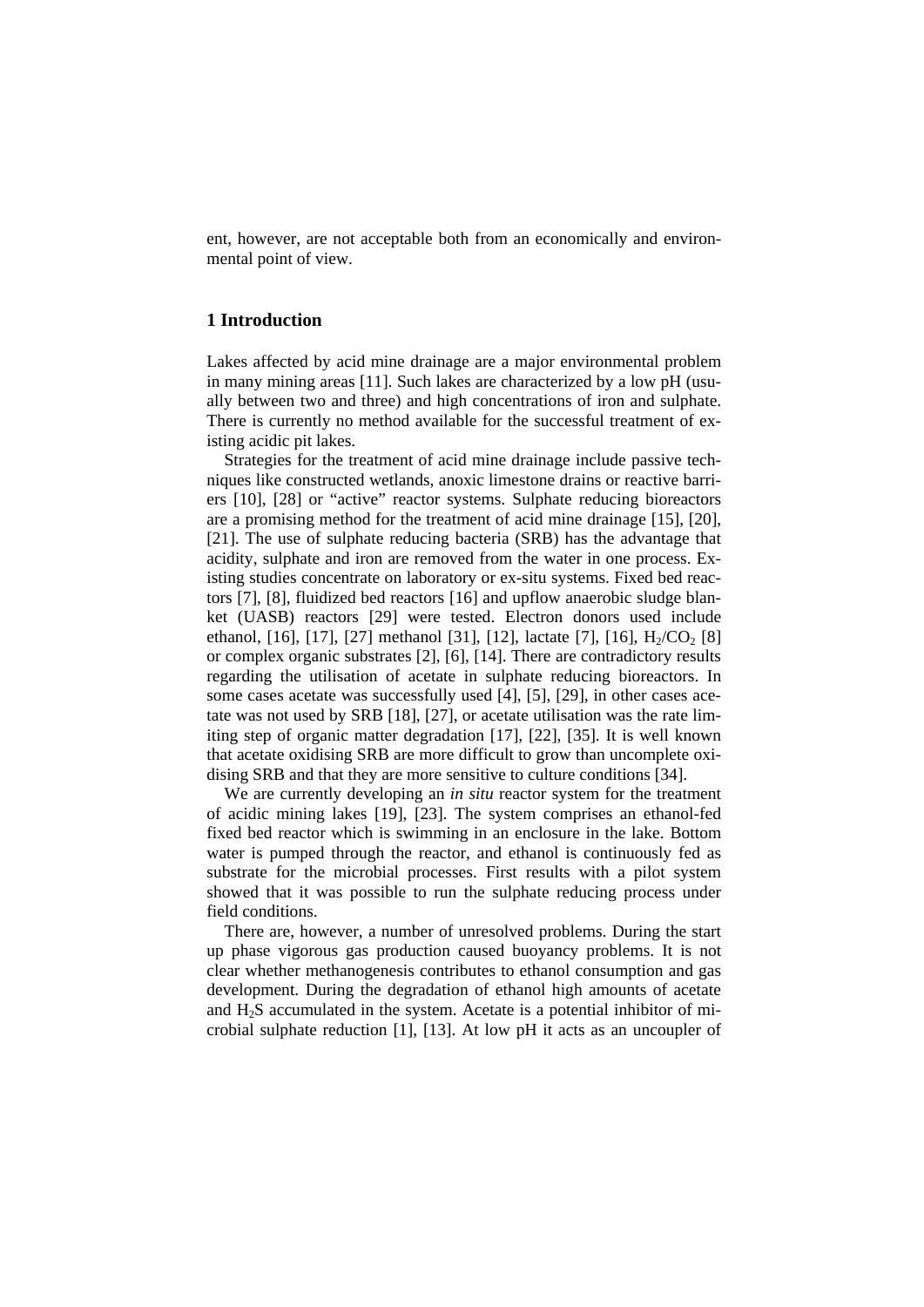the cell membrane potential. The release of acetate into the lake would lead to undesired eutrophication problems. The goal of the present study was to identify the active metabolic processes in the reactors and to evaluate possible inhibitory effects of acetate on the sulphate reducing process.

# **2 Material and Methods**

#### **2.1** *In situ* **reactors**

Technical details about the *in situ* reactors are described in [23]. Basically the reactors are straw filled cylinders (1.6 m diameter, 3.5 m height) which are suspended in an enclosure (30 m diameter) in the Mining Lake 111 (ML111) in the Lusatian Mining District in Germany. There are 8 such reactors of which each four are run parallel. The water can be circulated by pumping water from the bottom of the reactors to a mixing pot, where it can be mixed with organic substrate (ethanol). The water is then fed back into the reactors. In order to facilitate the establishment of SRB the pH in the reactors was initially increased by adding 50 kg of Carbokalk to each of the reactors. Carbokalk is a by-product of sugar production and contains both lime and organic and inorganic nutrients [9].

During the start-up phase in 2001 the reactors were run as a closed circulating system. During that phase an active sulphate reduction was established as could be seen by a decrease of sulphate and the buildup of free  $H_2S$ . In the following time the reactors were operated with changing loadings of acidic lake water. Continuous technical modifications and changing operating parameters hampered the quantitative interpretation of process performance. It was, however, possible to take samples of the reactor fluid for analysis and for laboratory experiments. Samples were taken on two occasions (22.10.2002, 17.12.2002) from the inflow mixing pots of the reactors, where circulating reactor fluid is mixed with ethanol before it is fed back into the reactors.

#### **2.2 Laboratory experiments**

In laboratory experiments the reaction pathway of ethanol consumption and the effect of elevated concentrations of acetate was investigated. Water from the mixing pot of the reactors was sampled and immediately filled into glass flasks (116 ml) avoiding any gas bubbles. In a first experiment the consumption of ethanol was investigated. The flasks of that experiment were incubated without further additions.

In a second experiment the effect of elevated concentrations of acetate was investigated. Since the ethanol concentration in the reactors was very low at that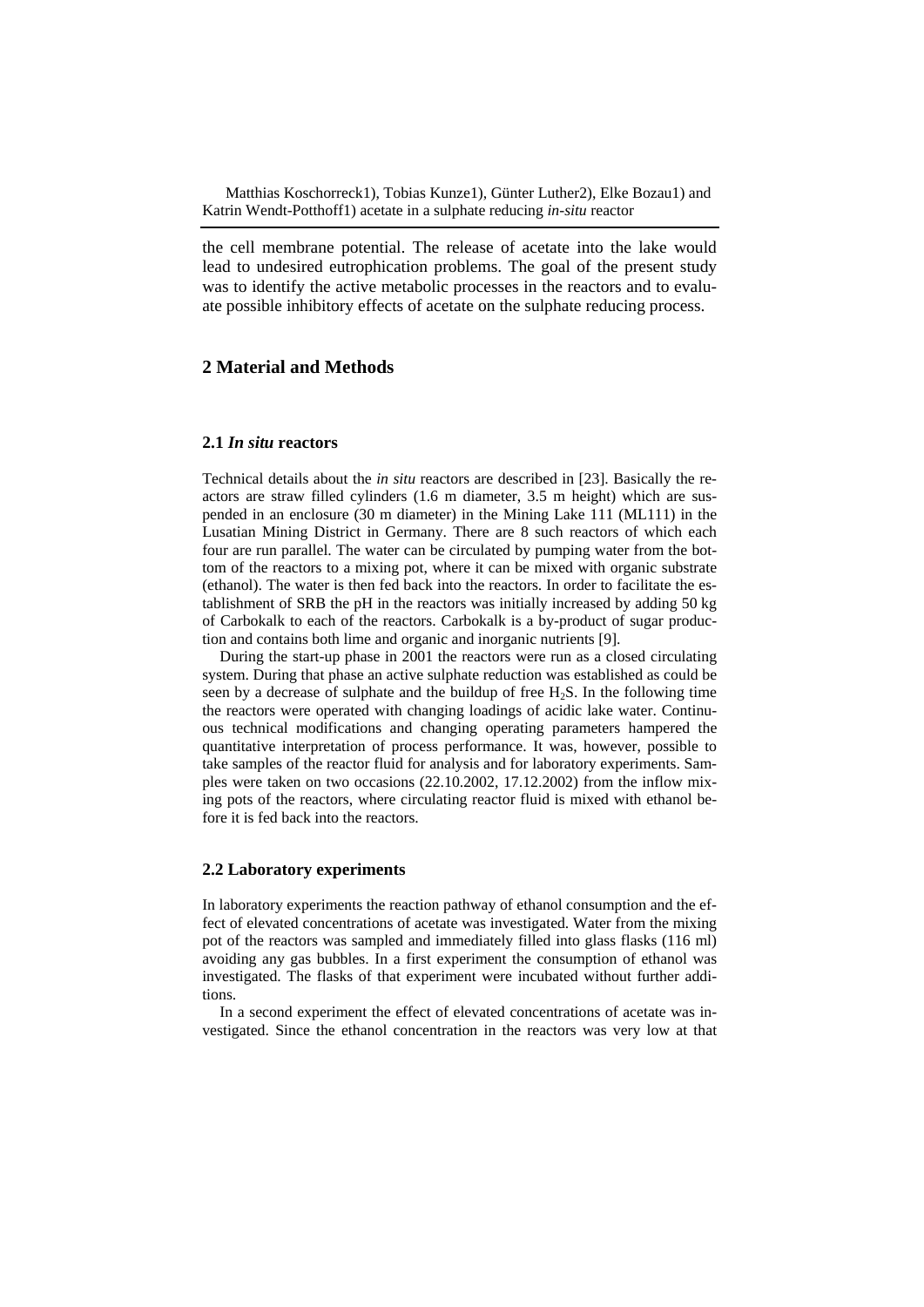time, ethanol (7.5 mmol  $L^{-1}$ ) was added to the flasks with the exception of an ethanol free control. Different concentrations of acetate where adjusted by adding sodium acetate to the flasks prior to filling in the reactor fluid. Each treatment was done in four replicates.

The flasks which contained magnetic stir bars were incubated on a magnetic stirrer at 30° C in the dark. The high incubation temperature was used in order to get measurable concentration changes in a shorter time. Periodically samples where taken by sterile 5 ml syringes, displacing the sample volume with  $N_2$  gas.

Chemical analyses were carried out as described in [19]. Organic acids and ethanol where analysed by HPLC using a AMINEX®HPX-87H Column (BIORAD), 0.005 mol  $L^{-1}$  H<sub>2</sub>SO<sub>4</sub> as eluent and a diode array detector combined with a refractory index detector.  $CH_4$  and  $CO_2$  were analysed by gas chromatography using a HaySep column,  $H_2$  as carrier, methanizer and FID. Sulphide was determined by polarography (Radiometer MDE 150). MPN counts of different bacteria were carried out in microplates using standard media [33]. Thermodynamic calculations were carried out using the tables of [30].

#### **3 Results**

The composition of the water inside the reactors compared to the untreated lake water (Table 1) shows that sulphate reduction was active in the reactors. The sulphate concentration was lowered and free sulphide was detected.

|                                    | lake water<br>(19.11.2002) | Reactor sampling 1<br>(22.10.2002) | Reactor sampling 2<br>(17.12.2002) |
|------------------------------------|----------------------------|------------------------------------|------------------------------------|
| pH                                 | 2.6                        | 5.83                               | 6.05                               |
| SO <sub>4</sub> <sup>2</sup>       | 13.3                       | 5.6                                | 6.6                                |
| Sulphide<br>$Fe^{2+}$<br>$Fe^{3+}$ | Bd                         | 1.37                               | 0.41                               |
|                                    | 0.02                       | Bd                                 | 0.2                                |
|                                    | 2.6                        | Bd                                 | Bd                                 |
| <b>DIC</b>                         | Nd                         | 6.1                                | 9                                  |
| ethanol                            | Bd                         | 17.6                               | 1.2                                |
| acetate                            | Bd                         | 0.5                                | 0.4                                |
| $\rm CH_{4}$                       | Bd                         | 0.04                               | 0.03                               |

**Table 1.** Composition of untreated lake water and the water inside the *in situ* reactors at the time of sampling  $\text{[mmol } L^{-1}$ ].

 $Nd = not determined, sulphide = H<sub>2</sub>S + HS<sup>-</sup> + S<sup>2</sup>$ , Bd = below detection limit, DIC = dissolved inorganic carbon

The occurrence of free  $H_2S$  and the low concentration of ferrous iron suggest that the precipitation of iron sulphides was limited by iron. Thus, the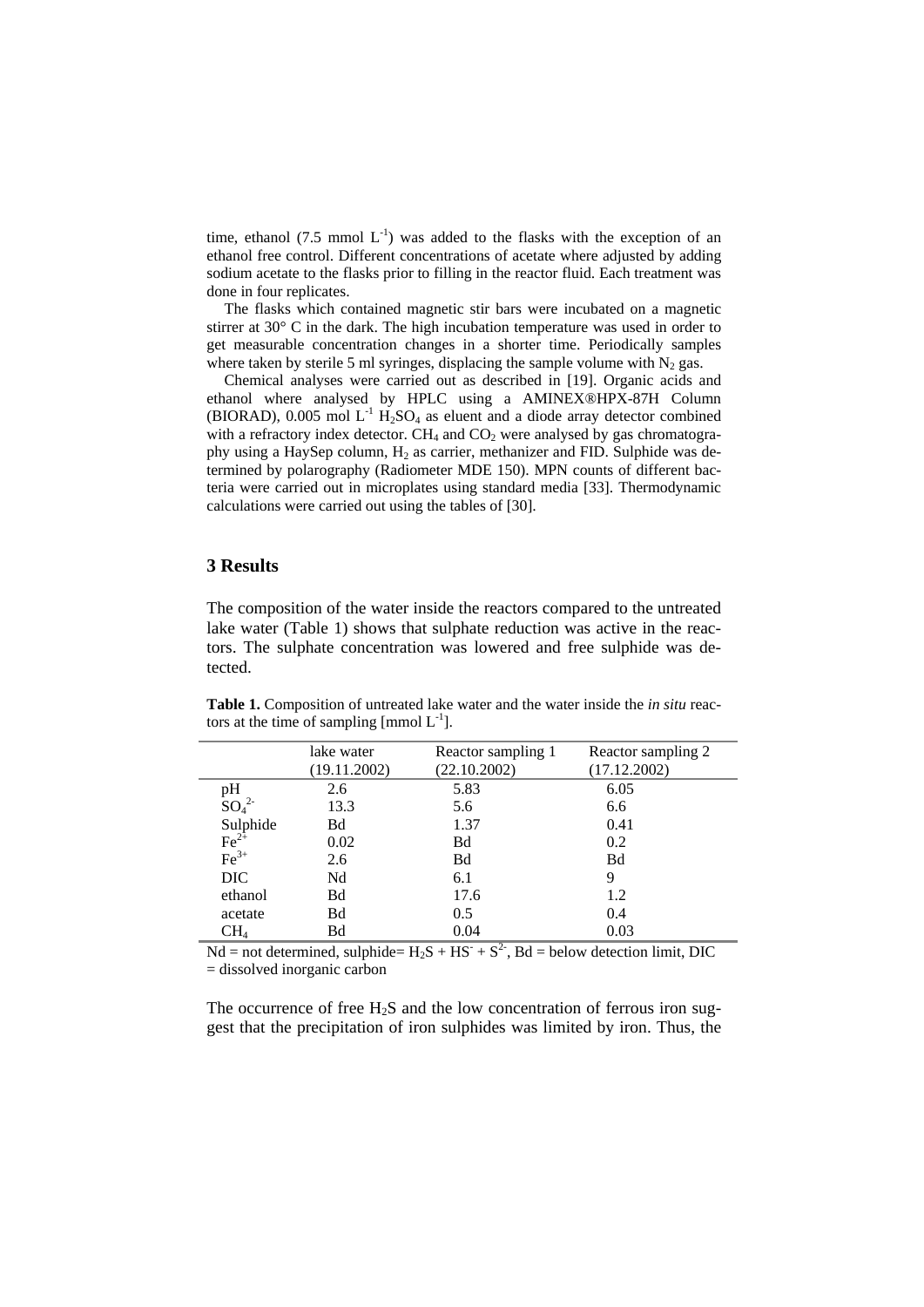reactors were iron-limited rather than limited by the rate of sulphate reduction. Accordingly the sulphide concentration was lower at the second sampling date, when ferrous iron was detectable. Differences between the two sampling dates demonstrate the unstable conditions in the reactors which were due to technical modifications and changing operating parameters. Common to both samplings were acetate concentrations around 0.5 mmol  $L^{-1}$ . The highest acetate concentration measured in the reactors during their time of operation was 9 mmol  $L^{-1}$  on 18.6.2002 (not shown).



**Fig. 1.**: Concentration changes of metabolites (batch experiment 1, mean of duplicates).

The first batch incubation experiment showed that sulphate and ethanol were consumed while sulphide and acetate were produced (Fig. 1). Methane was not produced and the pH slightly dropped from 7 to 6, probably because of acetate production. The almost complete conversion of ethanol to acetate via sulphate reduction was confirmed by the second experiment. The formation rates of the different compounds (Table 2) suggest the reaction of ethanol consumption given in equation 2.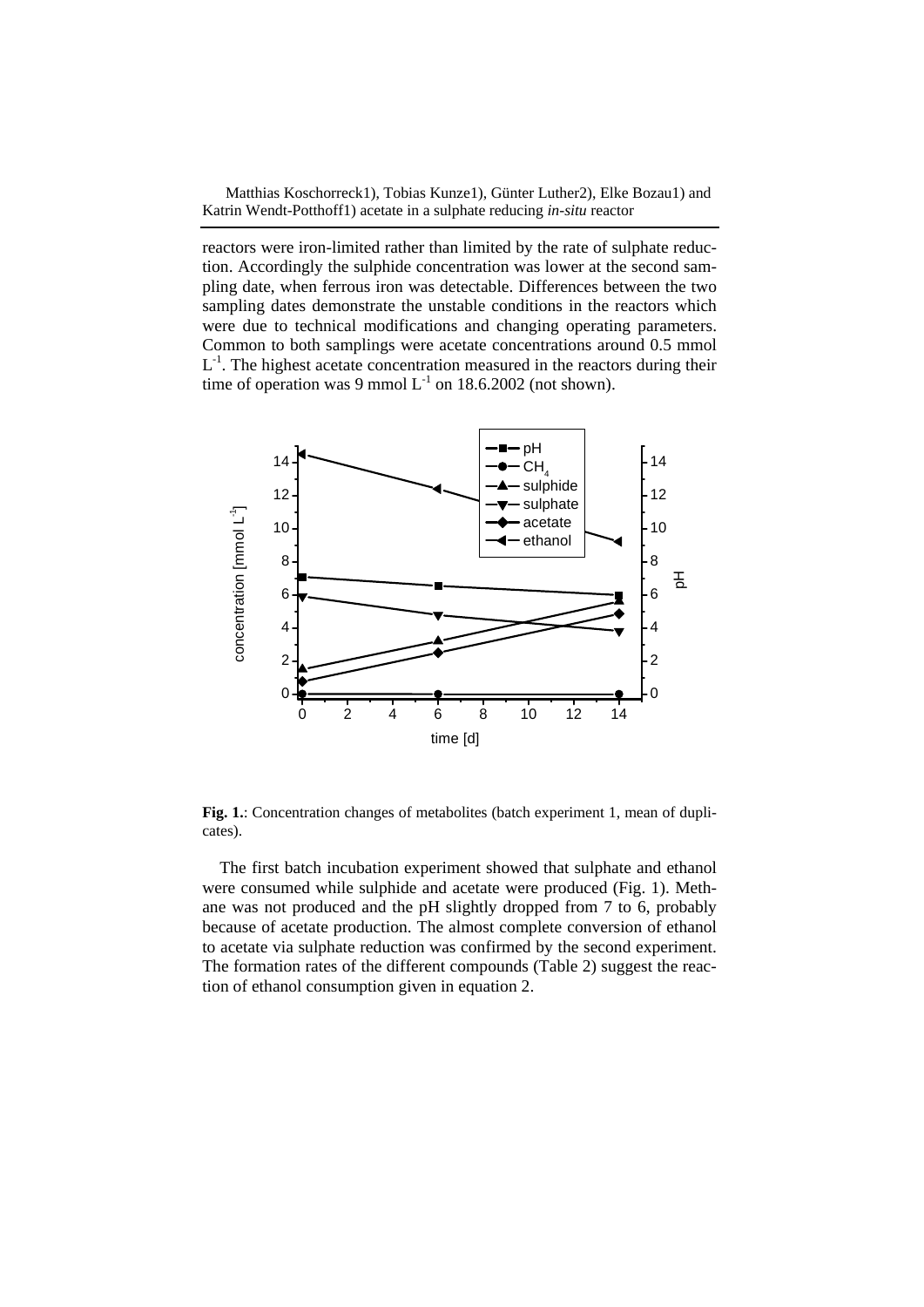**Table 2.** Formation rates of different reactants in batch experiments  $\lbrack \mu \text{mol } L^{-1} d^{-1} \rbrack$ . The concentration of ethanol was 14 (experiment 1) and  $\overline{7}$  mmol  $L^{-1}$  (experiment 2). Rates were calculated from the initial linear concentration change in batch assays.

|          | Experiment 1 [µmol $L^{-1} d^{-1}$ ] | Experiment 2 [µmol $L^{-1}$ d <sup>-1</sup> ] |
|----------|--------------------------------------|-----------------------------------------------|
| $SO_4^2$ | $-149$                               | -59                                           |
| Sulphide | 154                                  | Nd                                            |
| Ethanol  | $-379$                               | $-137$                                        |
| Acetate  | 292                                  | 105                                           |
| CН4      | Bd                                   | Nd                                            |
| ---      | .<br>.<br>.                          |                                               |

 $Nd = not determined, Bd = below detection limit$ 

The low concentrations of  $CH<sub>4</sub>$  in the reactor fluid (Table 1) as well as in the batch experiments (Fig. 1, Table 3) demonstrate that methanogenesis was not competitive in the reactors.

**Table 3.** Concentration of dissolved  $CO<sub>2</sub>$  and  $CH<sub>4</sub>$  at the end of the batch incubation experiment 2 after 94 days. Mean and standard deviation of four replicates.

| Initial acetate concentration [mmol $L^{-1}$ ] | $CO2$ [µmol $L^{-1}$ ] | $CH_4$ [µmol $L^{-1}$ ] |
|------------------------------------------------|------------------------|-------------------------|
| 0.3                                            | $63 + 2$               | $0.72 \pm 0.10$         |
| 3.9                                            | $54 \pm 11$            | $0.80 \pm 0.05$         |
| 15.2                                           | $14 + 11$              | $2.43 \pm 1.24$         |
| 94                                             | $2198 \pm 1355$        | $78.3 \pm 8$            |
| 915                                            | $823 \pm 96$           | $78.5 \pm 9.8$          |

MPN counts proved the presence of high numbers of sulphate reducing and sulphur oxidising bacteria (8.5  $\pm$  5 x 10<sup>6</sup> and 5  $\pm$  2.5 x 10<sup>5</sup> cells ml<sup>-1</sup>, respectively) while direct iron reducers (86  $\pm$  58 and 435  $\pm$ 126 cells ml<sup>-1</sup> for acidophiles and neutrophiles) or iron oxidising bacteria ( $236 \pm 159$ cells ml<sup>-1</sup>) were hardly present. This is consistent with the observation of iron limitation inside the reactors. The specific rate of sulphate reduction was 6.9 x  $10^{-15}$  mol cell<sup>-1</sup> d<sup>-1</sup> which is in the range of known pure culture values [32]. At concentrations higher than 94 mmol L-1 acetate nearly completely inhibited sulphate reduction while concentrations below 15 mmol L-1 had no or even a slight stimulating effect (Table 4).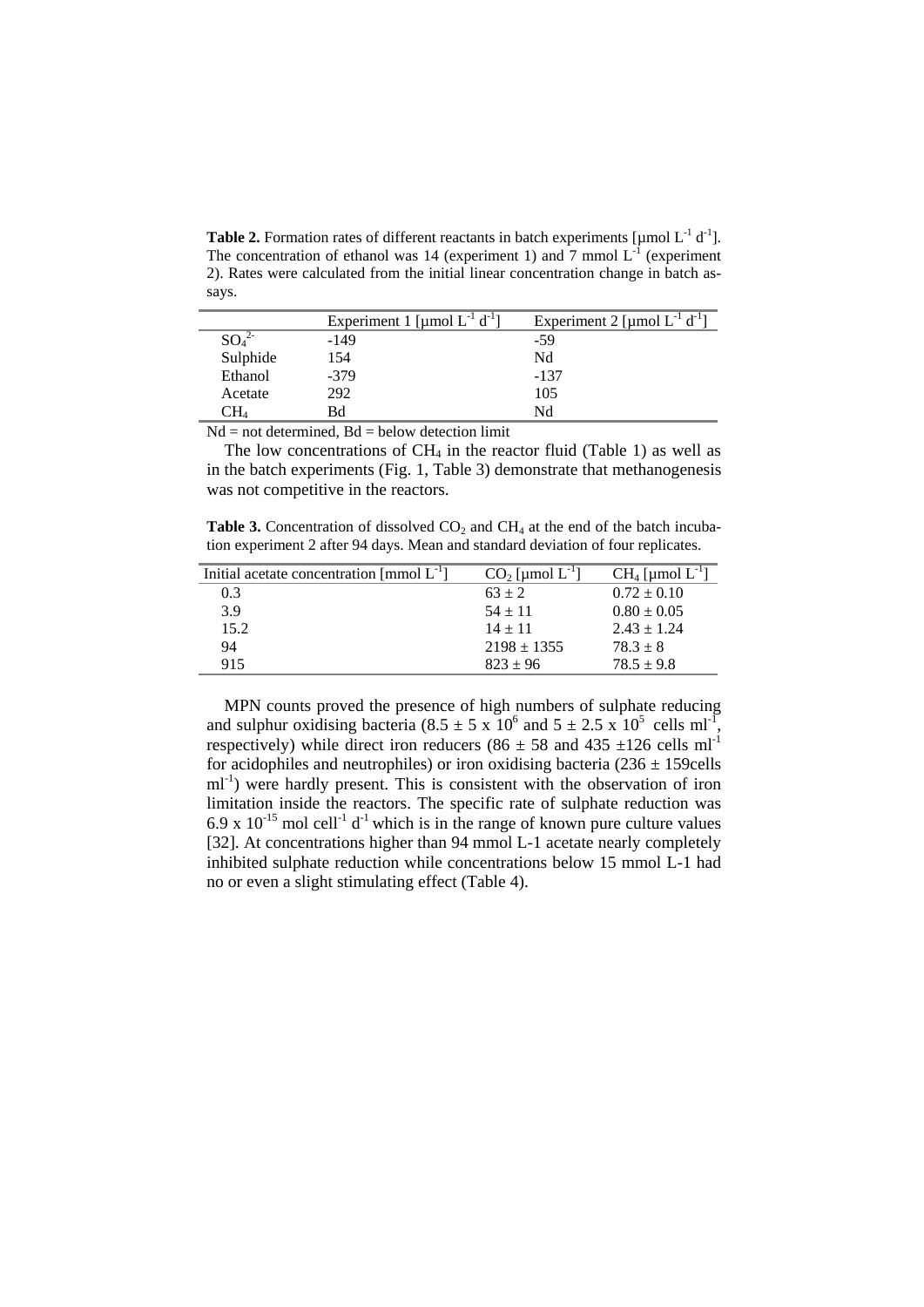

**Fig. 2.:** Concentration changes of sulphate  $(\blacksquare)$ , ethanol  $(\lozenge)$  and acetate  $(\emptyset)$  in batch experiment 2. Points are means of 4 replicates. Treatments b to f were initially suppplemented with 7.5 mmol  $L^{-1}$  ethanol. Note different scales for acetate in e and f.

The time course of the experiment showed that sulphate removal was directly coupled to ethanol consumption (Fig. 2). Without the addition of ethanol there was no sulphate reduction (Fig. 2a). When ethanol was depleted, the consumption of sulphate stopped even in the presence of acetate (Fig. 2c,d). In the high acetate treatments (i.e. 94 and 915 mmol  $L^{-1}$ ) a slight consumption of acetate started after a lag phase of about 3 weeks (Fig. 2e, f). The high concentrations of  $CO<sub>2</sub>$  in these treatments at the end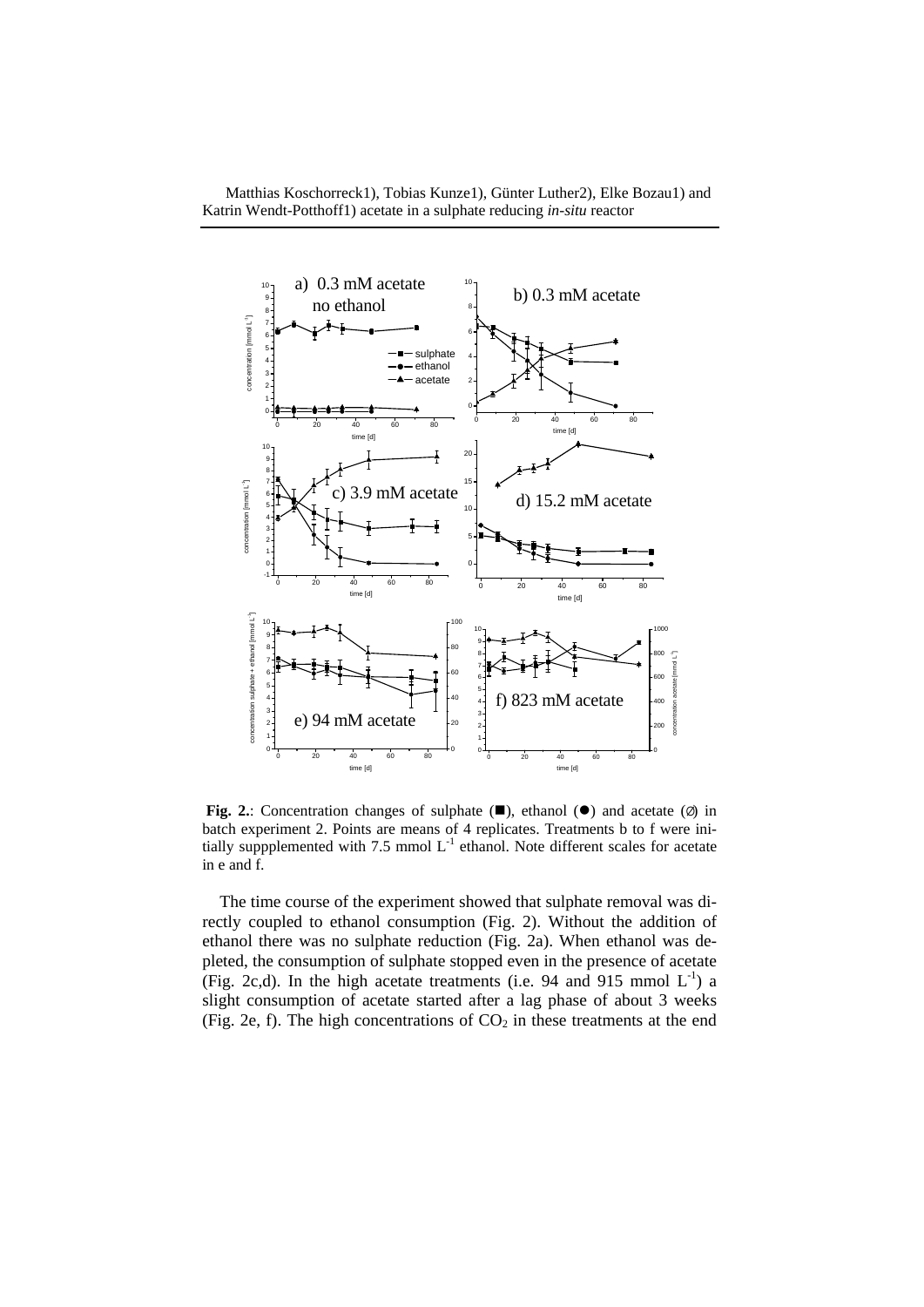of the experiment (Table 3) further demonstrate the development of acetate oxidising micro-organisms at very high acetate concentrations.

**Table 4.** Sulphate reduction rate at different concentrations of acetate.

| Acetate [mmol $L^{-1}$ ] | Sulphate reduction rate [µmol $L^{-1}$ d <sup>-1</sup> ] | [% of control] |
|--------------------------|----------------------------------------------------------|----------------|
| $0.3$ (= control)        | 59                                                       | 100            |
| 3.9                      | 74                                                       | 125            |
| 15.2                     |                                                          | 124            |
| 94                       |                                                          |                |
| 915                      |                                                          |                |

### **4 Discussion**

Ethanol can be oxidised by SRB either completely to  $CO<sub>2</sub>$  (eq. 1) or incompletely to acetate (eq. 2). Oxidation of acetate is also possible (eq. 3).

$$
CH_3CH_2OH + 1.5 SO_4^{2-} \to 1.5 HS^+ + 2 HCO_3^- + H_2O + 0.5 H^+ \tag{1}
$$
  

$$
(\Delta G_0' = -114 kJ)
$$

$$
2 \text{ CH}_3\text{CH}_2\text{OH} + \text{SO}_4^2 \rightarrow 2 \text{ CH}_3\text{COO} + \text{HS}^+ + \text{H}^+ + 2 \text{ H}_2\text{O}
$$
 (2)  

$$
(\Delta G_0' = -133 \text{ kJ})
$$

$$
CH_3COO^- + SO_4^{2-} \rightarrow HS^- + 2 HCO_3^- \quad (\Delta G_0 = -48 \text{ kJ})
$$
 (3)

Our results clearly demonstrate that sulphate reducing bacteria that oxidize ethanol completely (to  $CO<sub>2</sub>$ ) were not active in our reactors. It is an unresolved problem why acetate oxidation occurred in some SRB reactors [29],  $[17]$  while it did not occur in other studies  $(18]$ ,  $[27]$ ,  $[26]$ , this study). There should be no reason for acetate-consuming SRB to be absent when the pH is near neutral, sulphate is present in excess and competing microbial processes like methanogenesis are not taking place [21]. A syntrophic association of *Geobacter*-like organisms and partner bacteria would allow *Geobacter* to oxidize acetate under iron-limiting conditions [3]. Probably such an association contributed to acetate oxidation in the high-acetate treatments. However, MPN counts of *Geobacter*-like organisms were rather low (86  $\pm$  58 cells ml<sup>-1</sup>). We assume that under the conditions in our reactors (no ferric iron, no nitrate, low temperature) syntrophic processes utilising acetate were not relevant.

One might argue that we used an inappropriate inoculum. In microcosm experiments with lake water and sediment acetate was not very effective in stimulating microbial alkalinity production [9]. Besides the SRB already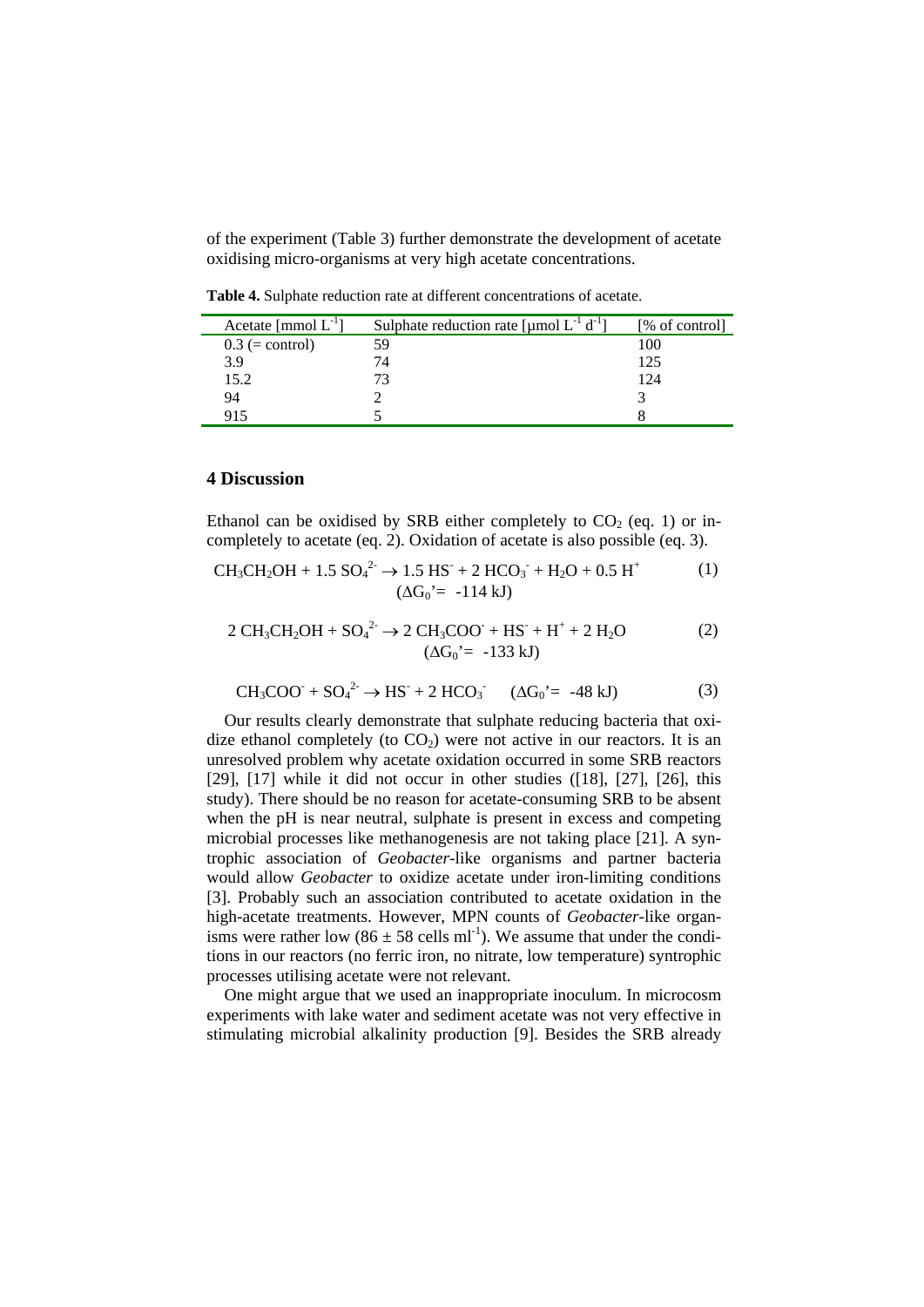present in the Carbokalk, we inoculated the reactors with sediment from ML111. One out of five strains of SRB isolated from the sediment of ML111 was able to use acetate [25]. Therefore, although SRB that oxidize ethanol to  $CO<sub>2</sub>$  are probably not very abundant in ML111 they are very likely to be present.

The choice of lake sediment as inoculum might have the additional advantage that methanogenesis (which was never observed in ML111, Koschorreck unpublished) was nearly completely excluded from the reactors. The development of acetate consumption in the high acetate treatments further shows that at least some acetate using SRB were present in the reactors. The conditions in the reactors were obviously highly selective for SRB that incompletely oxidise ethanol and it is questionable if another inoculum would have led to the enrichment of acetate-consuming SRB. An alternative strategy might be the use of acetate instead of ethanol during the start up phase of the reactor in order to establish an acetate consuming microbial community. The development of acetate oxidising SRB, however, can be very slow. An increase of acetotrophic sulphate reduction of only 13.5 % in 138 days has been observed [22]. Assuming such a slow growth the SRB would surely be overgrown by ethanol utilizers as soon as the substrate is changed to ethanol.

It is an interesting question why acetate oxidising SRB only developed in the high acetate treatments. One could argue that the energy yield of acetate oxidation is too low at low acetate concentrations. We calculated the Gibbs free energy of eq. 3 for the conditions in experiment 2 (Fig. 3). Although the  $\Delta G$  increases with increasing acetate concentration the energy yield at low acetate concentrations should be high enough to support the growth of SRB. Thermodynamic calculations also show that ethanol oxidation to acetate was always energetically favourable compared to acetate oxidation. Only in the extreme case of ethanol concentrations below 1 µmol  $L^{-1}$  and acetate above 0.2 mol  $L^{-1}$  acetate oxidation becomes energetically favourable.

It has been reported that methanogens are more sensitive to  $H<sub>2</sub>S$  than SRB and that acetate utilizing SRB are more susceptible to sulphide inhibition than other SRB [5], [24], [35]. We have no data to indicate that sulphide concentrations up to 6 mmol  $L^{-1}$  were inhibitory to sulphate reduction. It is, however, possible that the high sulphide concentrations in the reactors selectively inhibited acetate oxidising SRB. In an ethanol-fed expanded granular sludge bed (EGSB) reactor the complete oxidation of ethanol could be established, after the concentration of H2S was reduced either by stripping of  $H_2S$  or pH increase [4].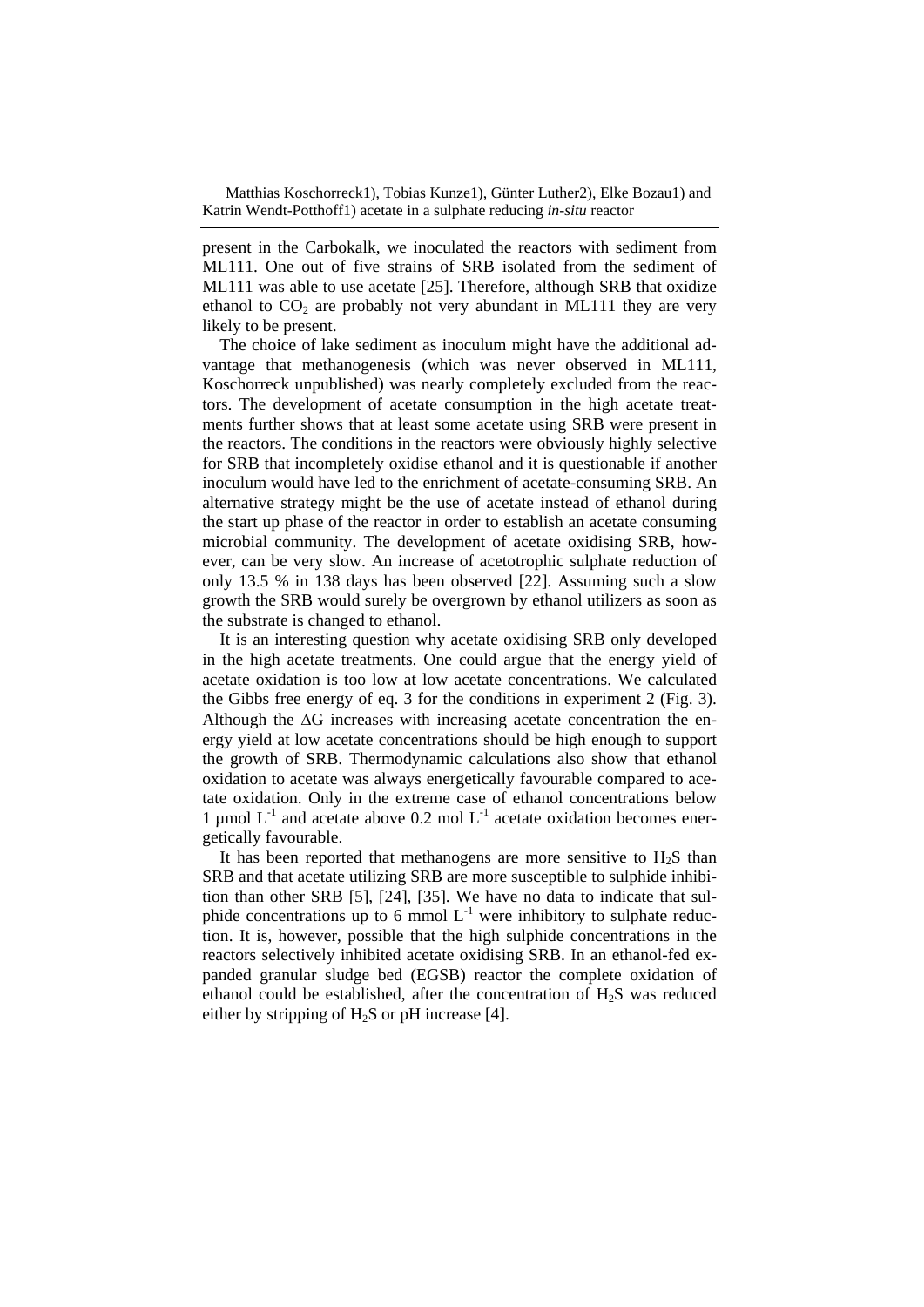

**Fig. 3.**: Free energy change  $( \Delta G)$  of (a) acetate oxidation and  $(b+c)$  ethanol conversion to acetate for two different concentrations of ethanol at different concentrations of acetate in batch experiment 2.

Acetate oxidation by SRB was the most sulphide-sensitive step in the anaerobic degradation of propionate [24]. We might achieve oxidation of acetate if we could overcome iron limitation in our reactors and get a near quantitative precipitation of sulphides. On the other hand it might be favourable to keep some free  $H_2S$  in the reactor in order to suppress methanogenesis. It remains to be investigated which concentration of sulphide is optimal to inhibit methanogenesis but not the oxidation of acetate by SRB.

Acetate was inhibitory to sulphate reduction at high concentrations. The mechanism of this inhibition, however, is unclear in our case. Acetate is assumed to be inhibitory at low pH since the unprotonated form diffuses across the cytoplasmic membrane and acts as an uncoupler [1]. This might be relevant at the inflow of the *in situ* reactor where acidic lake water enters the system. Since the pH in our batch experiment was above 6 at every sampling occasion, the mechanism of acetate inhibition must be different. Acetate was added to the assays as sodium salt. Thus, the sodium concentration in the high acetate treatments exceeded that of seawater. We can not exclude that not acetate but sodium caused the inhibitory effect at such high concentrations [26].

Our observations have important consequences for the future development of *in situ* reactors for the treatment of acidic pit lakes:

Toxicity of acetate appears not to be a major problem with this system. The highest acetate concentration measured in our reactors was much lower than a potential inhibitory concentration. In the reactors the build-up of acetate never led to inhibition of the sulphate reduction rate.

The loss of acetate from the reactors is economically undesirable since the reducing power supplied by the ethanol is only partly used. When ace-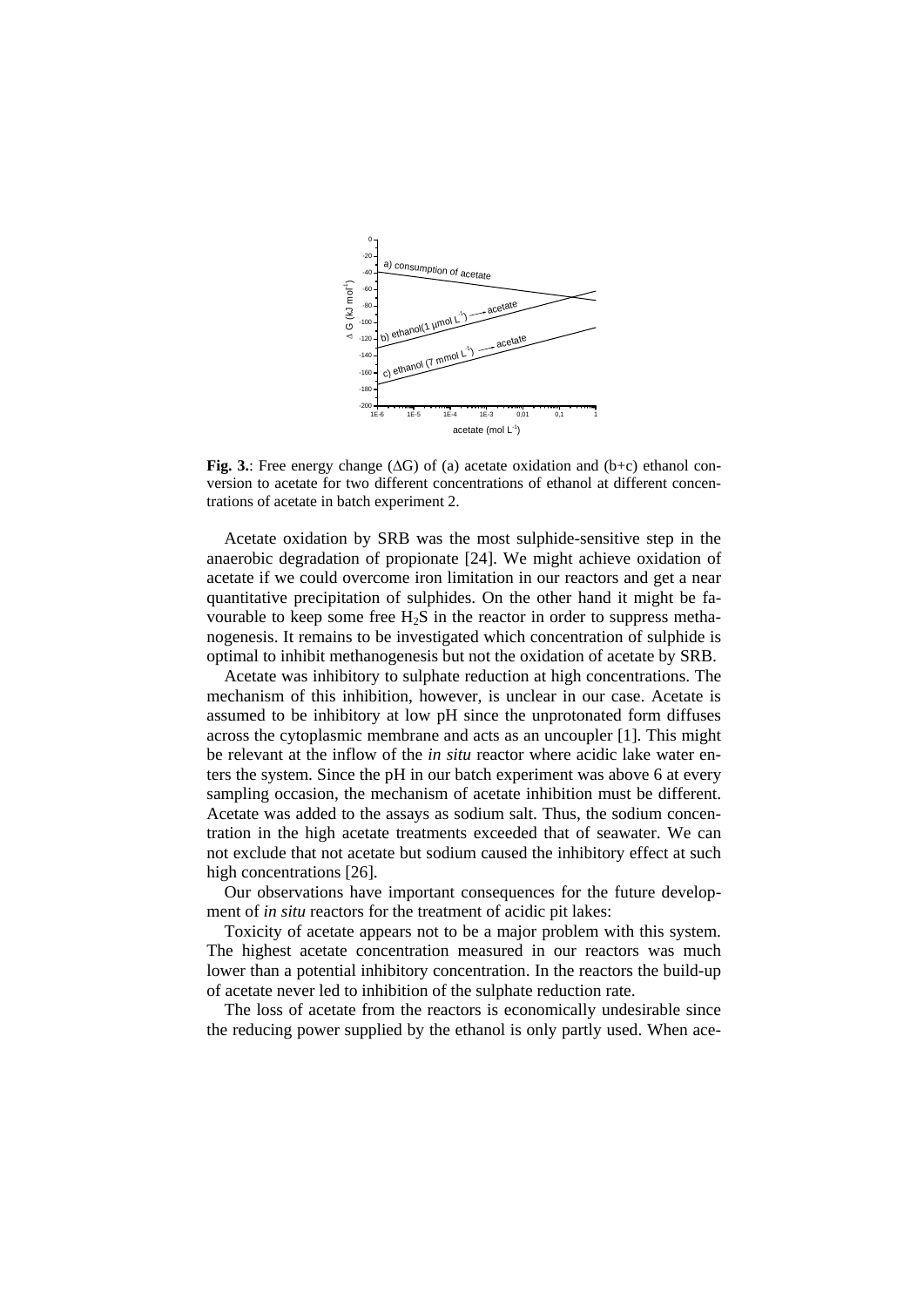tate is not further oxidised 3 times as much ethanol is needed to achieve the same amount of sulphate reduction.

The organic carbon-rich effluent will promote the possibility of lake eutrophication. It has been suggested to add small amounts of alternative electron acceptors (e.g.  $O_2$ ) to remove acetate from the effluent [21]. We expect that in our case free  $H_2S$  rather than acetate would be oxidised by an additional electron acceptor. In a previous experiment with a small pilot *in situ* reactor, sulphide and dissolved organic carbon in the effluent led to anoxic conditions and a buildup of  $H_2S$  in the water column of the enclosure [19]. After mixing of the lake in autumn all the accumulated  $H_2S$  was reoxidised.

Competition between methanogens and SRB is a common problem in anaerobic treatment of wastewater. The oxidation of ethanol by methanogens would not lead to an alkalinity gain and the electrons would have been wasted. In our reactors competing processes were not a problem and ethanol was nearly completely used by SRB.

# **5 Conclusions**

Our results provide both positive and negative aspects for future improvement of *in situ* reactors of acidic mining lakes:

Positive is that no other processes compete with SRB for ethanol and no gas development occurred after the start up phase. Negative are high concentrations of organic carbon in the effluent and incomplete usage of ethanol. It remains an open question why acetate is not used by SRB and how acetate oxidation can be stimulated in order to improve the reactor performance.

## **References**

- [1] Baronofsky JJ, Schreurs WJA, Kashket ER (1984) Uncoupling by acetic acid limits growth of and acetogenesis by *Clostridium thermoaceticum*. *Appl Environ Microbiol* 48, 1134-1139
- [2] Chang IS, Shin PK, Kim BH (2000) Biological treatment of acid mine drainage under sulphate-reducing conditions with solid waste materials as substrate. *Water Res* 34, 1269-1277
- [3] Cord-Ruwisch R., Lovley DR, Schink B (1998) Growth of *Geobacter sulfurreducens* with acetate in syntrophic cooperation with hydrogen-oxidizing anaerobic partners. Appl Environ Microbiol. 64, 2232-2236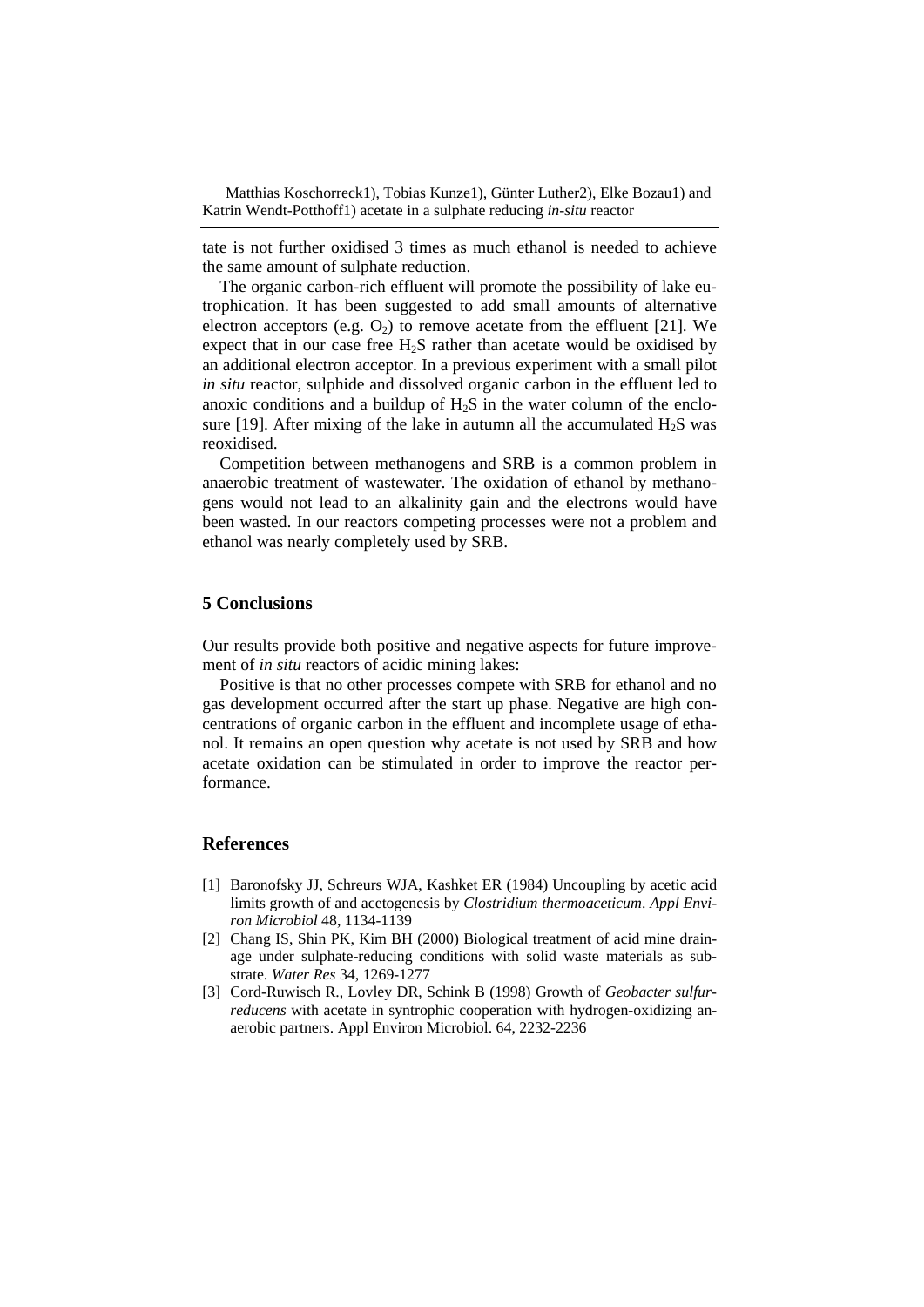- [4] De Smul A, Dries J, Goethals L, Grootaerd H, Verstraete W (1997) High rates of microbial sulphate reduction in a mesophilic ethanol-fed expandedgranular-sludge-blanket reactor. *Appl Microbiol Biotechnol* 48, 297-303
- [5] Dries J, Smul A, Goethals L, Grootaerd H, Verstraete W (1998) High rate biological treatment of sulfate-rich wastewater in an acetate-fed EGSB reactor. *Biodegradation* 9, 103-111
- [6] Drury WJ (1999) Treatment of acid mine drainage with anaerobic solidsubstrate reactors. *Water Environment Research* 71, 1244-1250
- [7] Elliott P, Ragusa S, Catcheside D (1998) Growth of sulfate-reducing bacteria under acidic conditions in an upflow anaerobic bioreactor as a treatment system for acid mine drainage. *Water Res* 32, 3724-3730
- [8] Foucher S, Battaglia-Brunet F, Ignatiadis I, Morin D (2001) Treatment by sulfate-reducing bacteria of Chessy acid-mine drainage and metals recovery. *Chem Eng Sc.* 56, 1639-1645
- [9] Frömmichen R, Kellner S, Friese K (2003) Sediment conditioning with organic and/or inorganic carbon sources as a first step in alkalinity generation of acid mine pit lake water (pH 2-3). *Environ. Sci Technol* 37, 1414-1421
- [10]Gazea B, Adam K, Kontopoulos A (1996) A review of passive systems for the treatment of acid mine drainage. *Minerals Engineering* 9, 23-42
- [11]Geller W, Klapper H, Salomons W (eds) (1998) Acidic Mining Lakes. Springer, Berlin
- [12]Glombitza F (2001) Treatment of acid lignite mine flooding water by means of microbial sulfate reduction. *Waste Management* 21, 197-203
- [13]Gyure RA, Konopka A, Brooks A, Doemel W (1990) Microbial sulfate reduction in acidic (pH 3) strip-mine lakes. *FEMS Microbiol Ecol* 71, 193-202
- [14]Harris MA, Ragusa S (2001) Bioremediation of acid mine drainage using decomposable plant material in a constant flow bioreactor. *Environ Geol* 40, 1192-1204
- [15] Hulshoff Pol LW, Lens PNL, Weijma J, Stams AJM (2001) New developments in reactor and process technology for sulfate reduction. *Wat Sci Technol* 44, 67-76
- [16]Jong T, Parry DL (2003) Removal of sulfate and heavy metals by sulfate reducing bacteria in short-term bench scale upflow anaerobic packed bed reactor runs. *Water Res* 37, 3379-3389
- [17]Kaksonen AH, Franzmann PD, Puhakka JA (2003) Performance and ethanol oxidation kinetics of a sulfate-reducing fluidized-bed reactor treating acidic metal-containing wastewater. *Biodegradation* 14, 207-217
- [18] Kolmert A, Johnson DB Remediation of acidic waste waters using immobilised, acidophilic sulfate-reducing bacteria. *l Chem Technol Biot* 76, 836-843
- [19]Koschorreck M, Herzsprung P, Wendt-Potthoff K, Lorke A, Geller W, Luther G, Elsner W, Müller M (2002) An in lake reactor to treat an acidic mining lake, effect of substrate overdosage. *Mine Water Environ* 21, 137-149
- [20]Lens P, Vallero M, Esposito G, Zandvoort M (2002) Perspectives of sulfate reducing bioreactors in environmental biotechnology. *Re/Views in Environmental Science & Bio/Technology* 1, 311-325